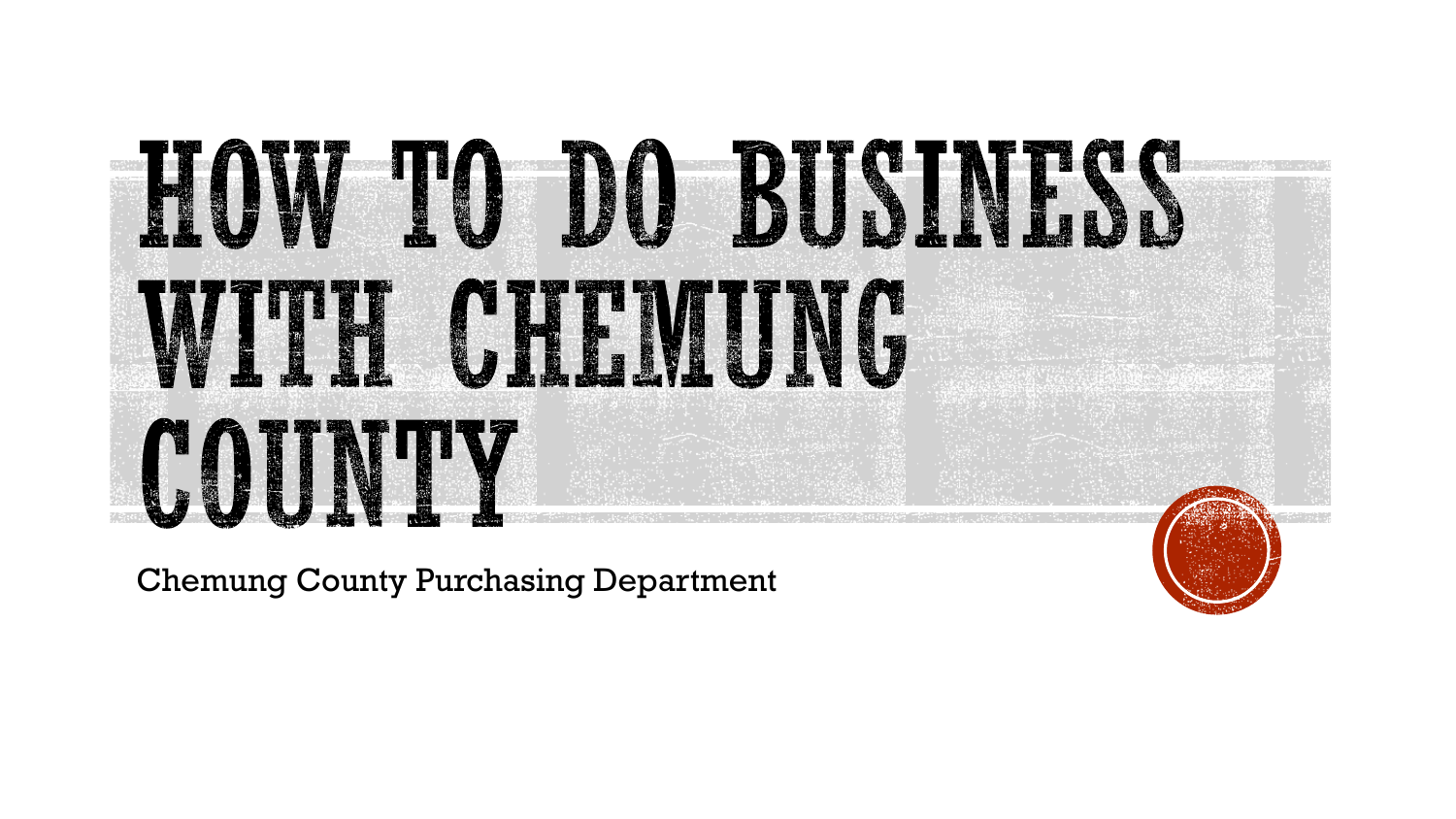## OUR ROLL

- 1. Satisfying quality and quantity
- 2. Ensure timely delivery
- 3. Protect financial interests of the County
- 4. Ensure proper process

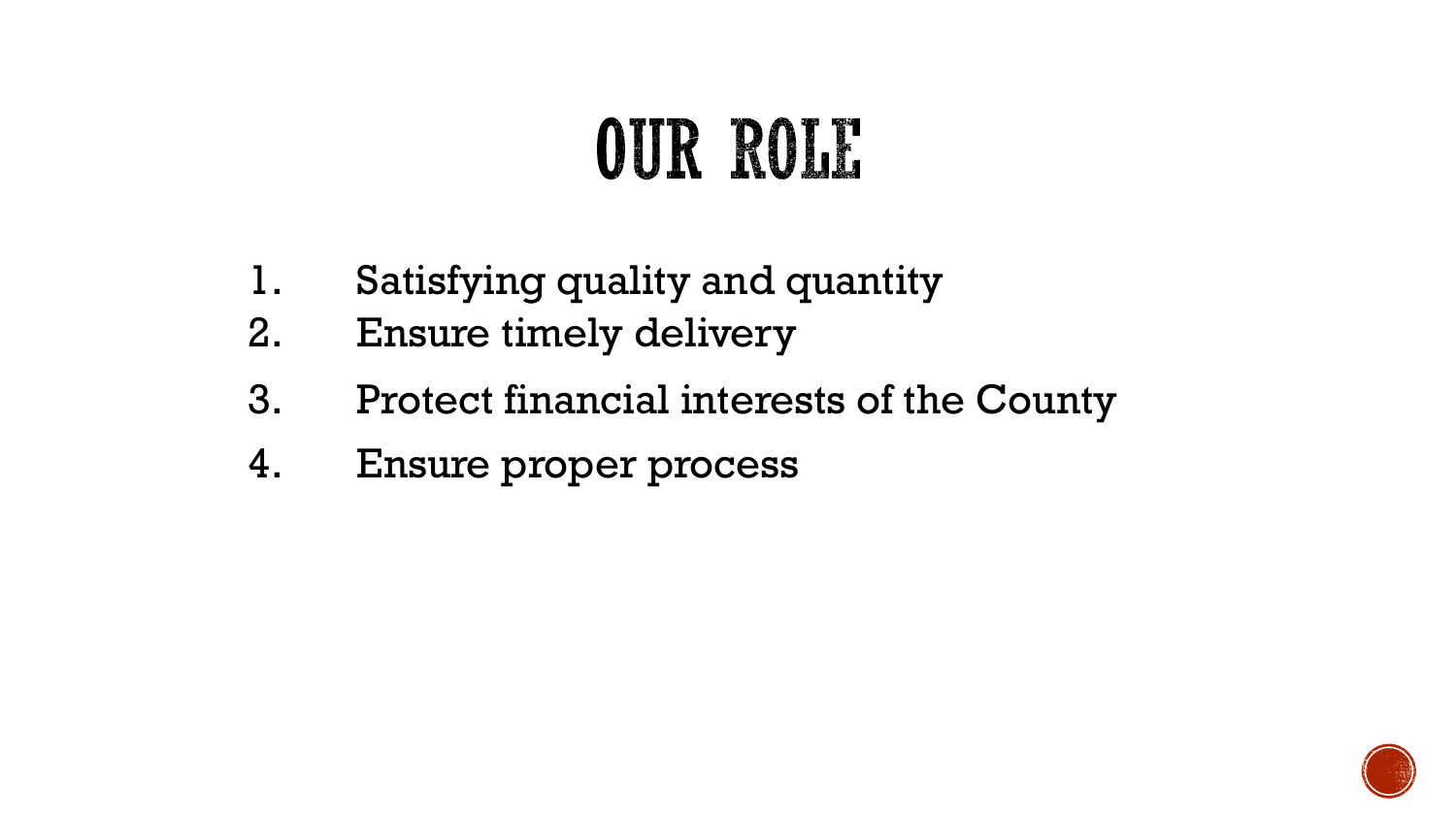# PROCUREMENT POLICY

|                                                | <b>Written Quotes</b> |                |                         |
|------------------------------------------------|-----------------------|----------------|-------------------------|
|                                                | $1 - 2$               | $\overline{2}$ | $\overline{\mathbf{3}}$ |
| <b>Materials And Supplies</b>                  |                       |                |                         |
| Under \$3,000                                  | X                     |                |                         |
| \$3,000 - \$9,999                              |                       | X              |                         |
| $$10,000 - $19,999$                            |                       |                | X                       |
| <b>Public Works/Building Service Contracts</b> |                       |                |                         |
| Under \$7,500                                  | X                     |                |                         |
| $ $7,500 - $19,999$                            |                       | X              |                         |
| \$20,000 - \$35,000                            |                       |                | X                       |
| <b>Professional Services</b>                   |                       |                |                         |
| Under \$20,000                                 |                       | X              |                         |
| $$20,000 - $100,000$                           |                       |                | X                       |

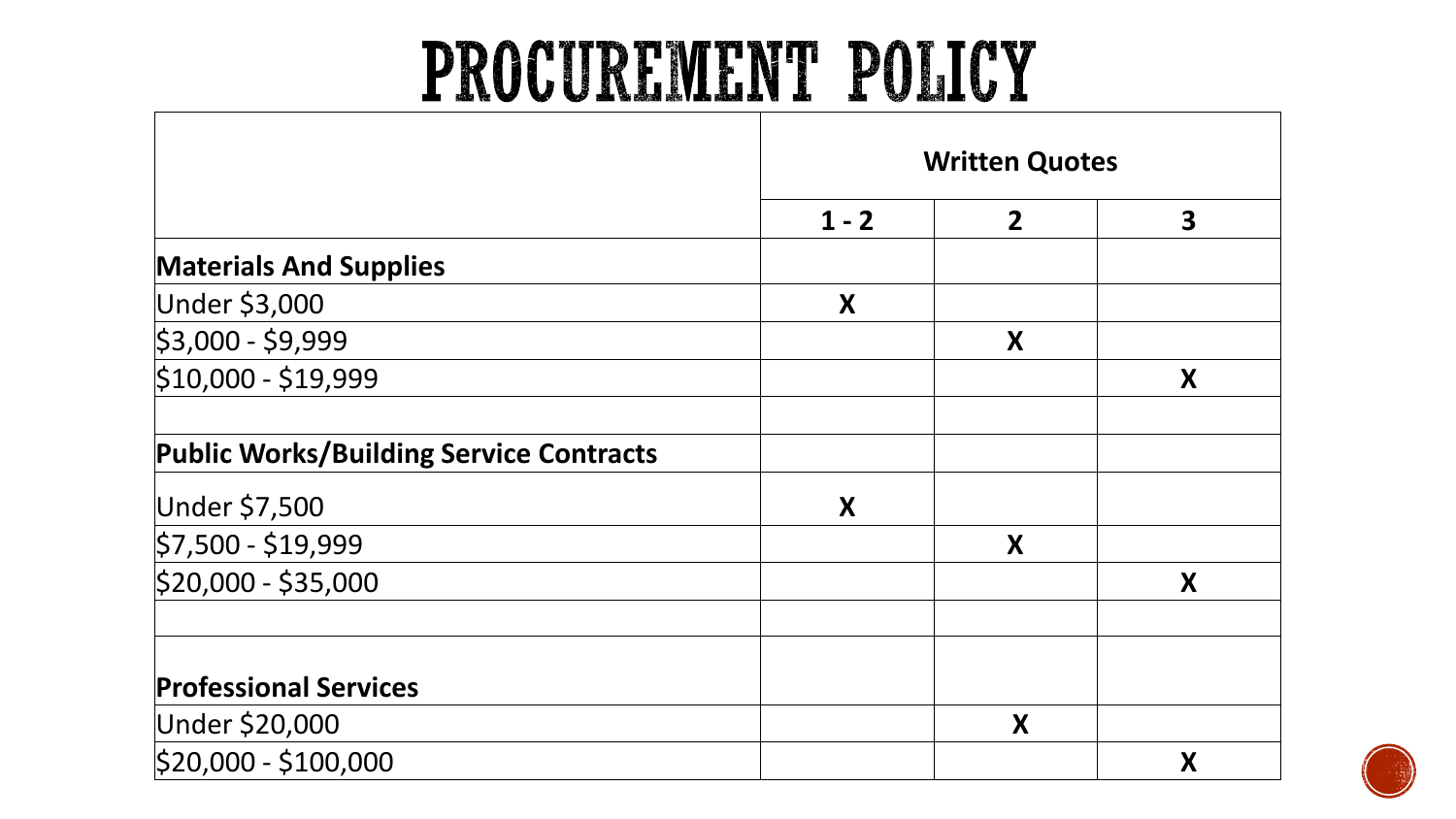#### PURCHASE ORDERS

Purchase orders are required for all tangible items Ex. Tools, Lumber, Hardware etc.

List NYS Contract or Bid numbers on quotes

Note if prevailing wages are included

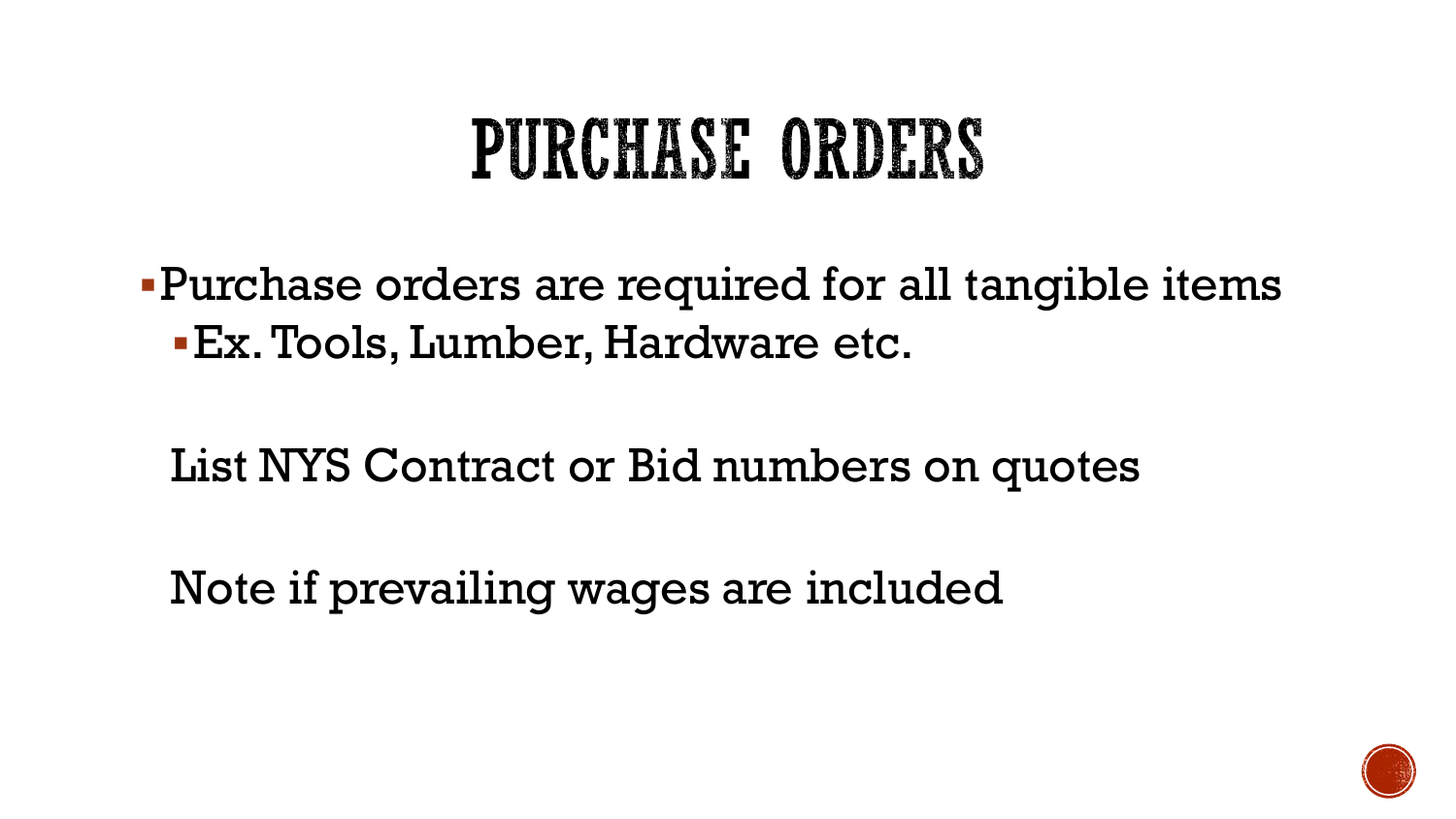# BLANKET PURCHASE ORDERS (BPO)

- Requested by the Department for purchases of routine supplies, materials, and services used.
- Shall properly identify the various commodities/services which are anticipated to be purchased and the total annual amount budgeted
- A list of signatures will be accompanied with Purchase Oorder authorizing individuals who can use BPO

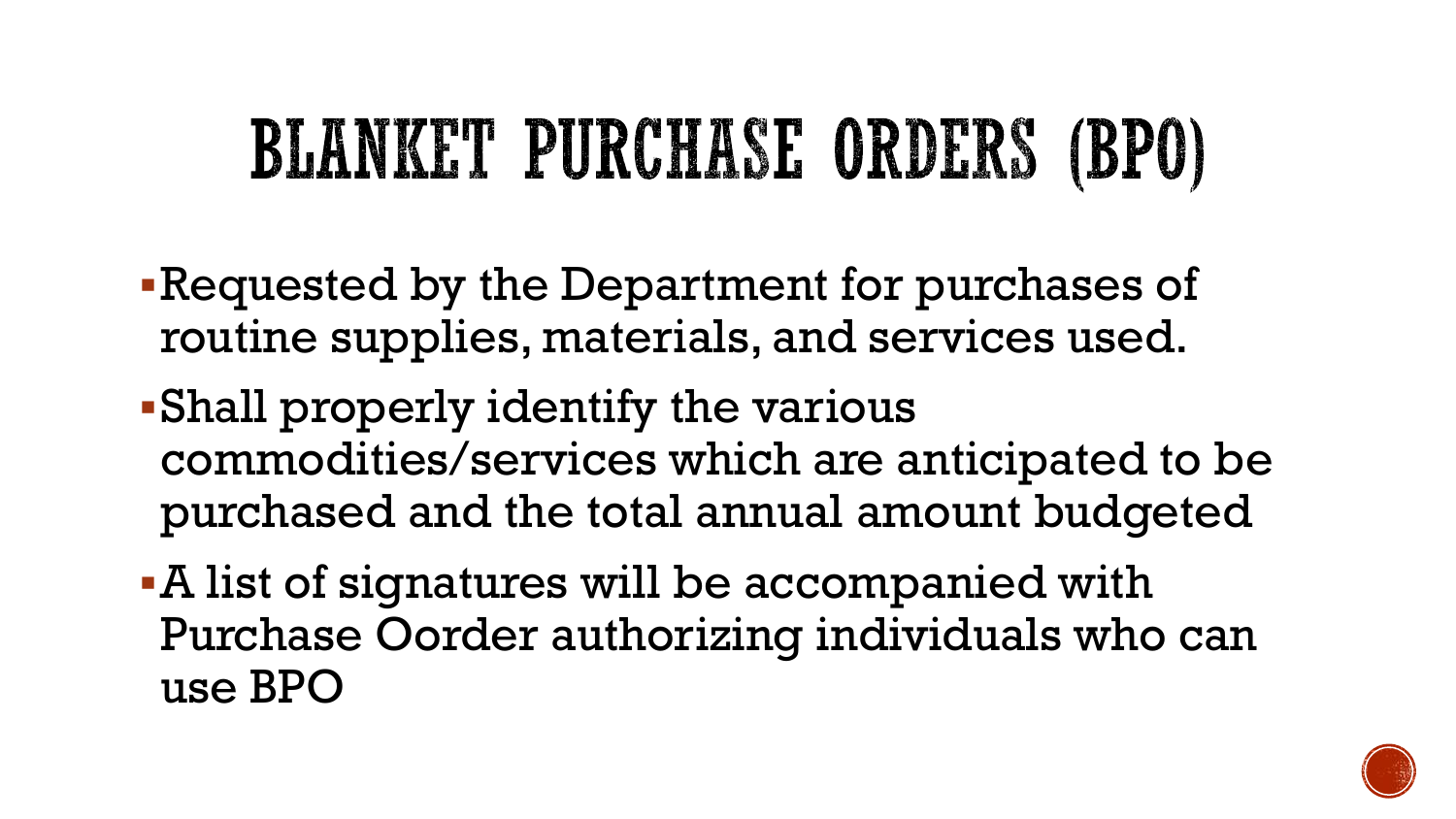## COMPETITIVE BIDDING THRESHOLDS

| <b>Materials And Supplies</b>                                |  |
|--------------------------------------------------------------|--|
| Over \$20,000                                                |  |
| <b>Public Works/Building Service Contracts</b>               |  |
| Over \$35,000                                                |  |
| <b>Procurement Of Professional Services</b>                  |  |
| Over \$100,000 Individually Or Cumulative In Any Fiscal Year |  |

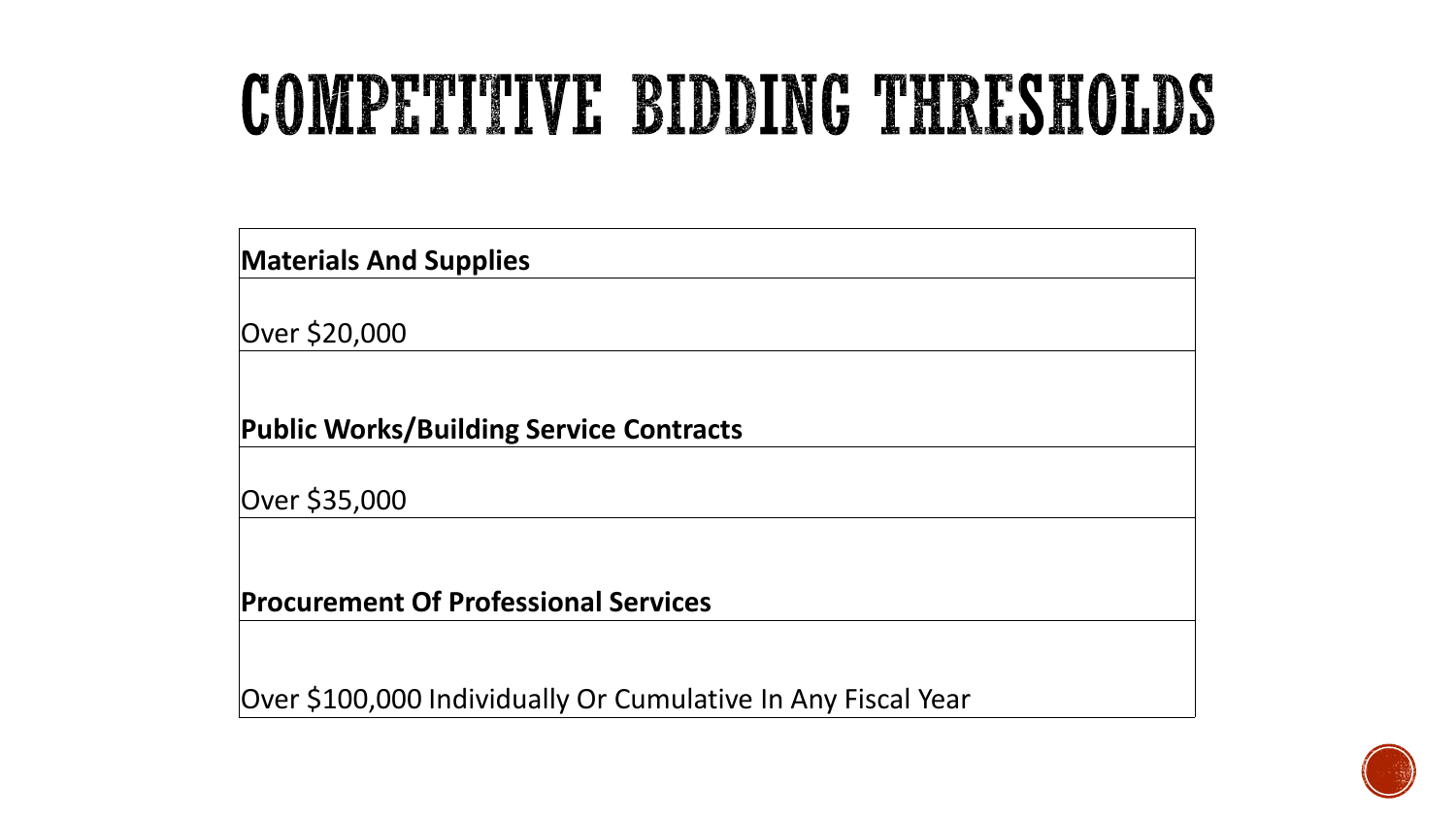#### BID ADVERTISEMENTS

- All Advertisements for Bids and Proposals will be located in the Star Gazette, Corning Leader and on BidNet.
	- Advertisements will be placed two weeks before the date of the opening.

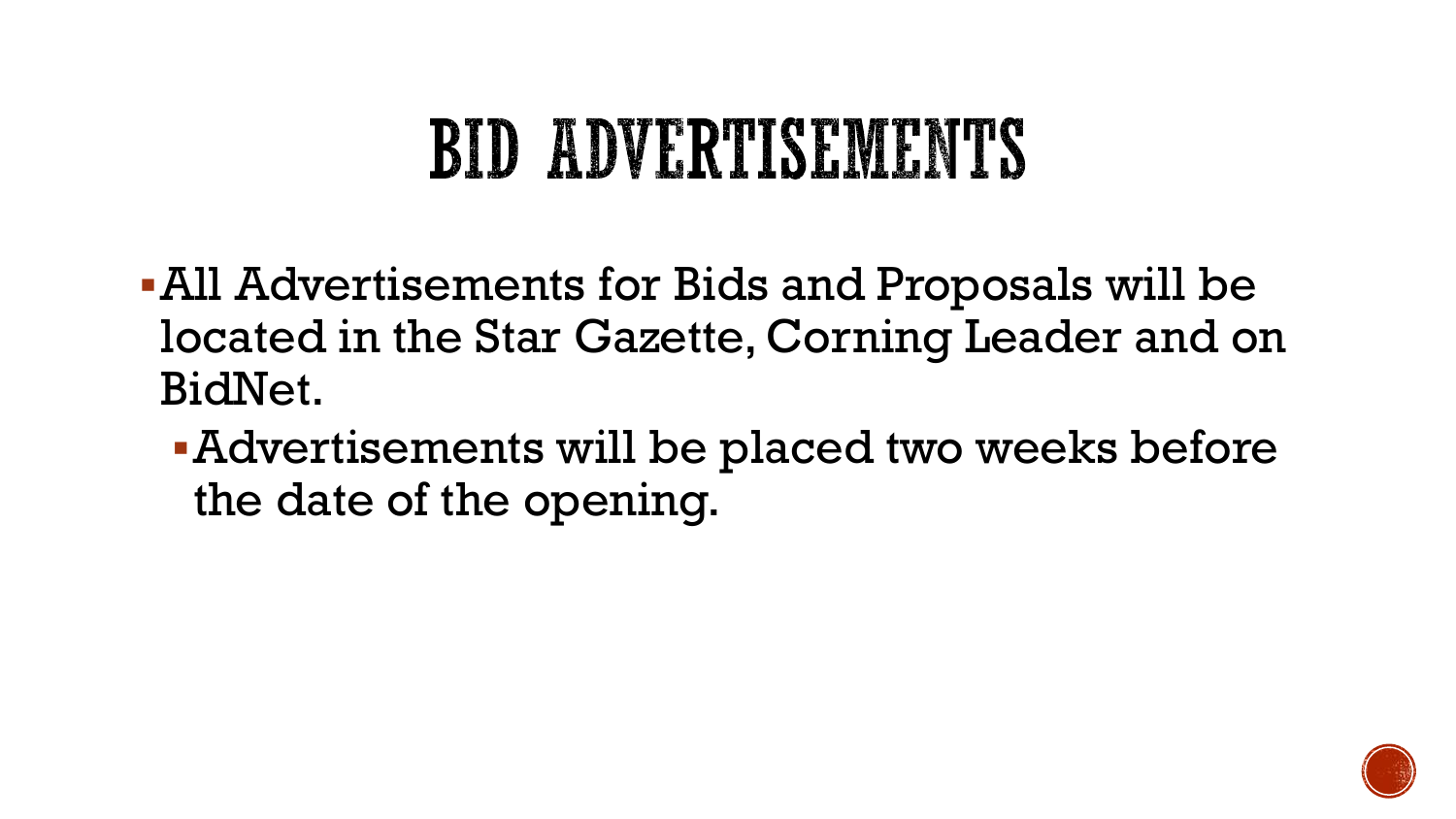#### **BID OPENINGS**

**Sealed Bids are** received on the second floor of the Hazlett building

- Bids due at **1:45 P.M. on Bid Date**
- publicly opened and read aloud at 2:00 P.M.

No bidder may withdraw their bid within forty-five (45) days after the date of the bid opening.

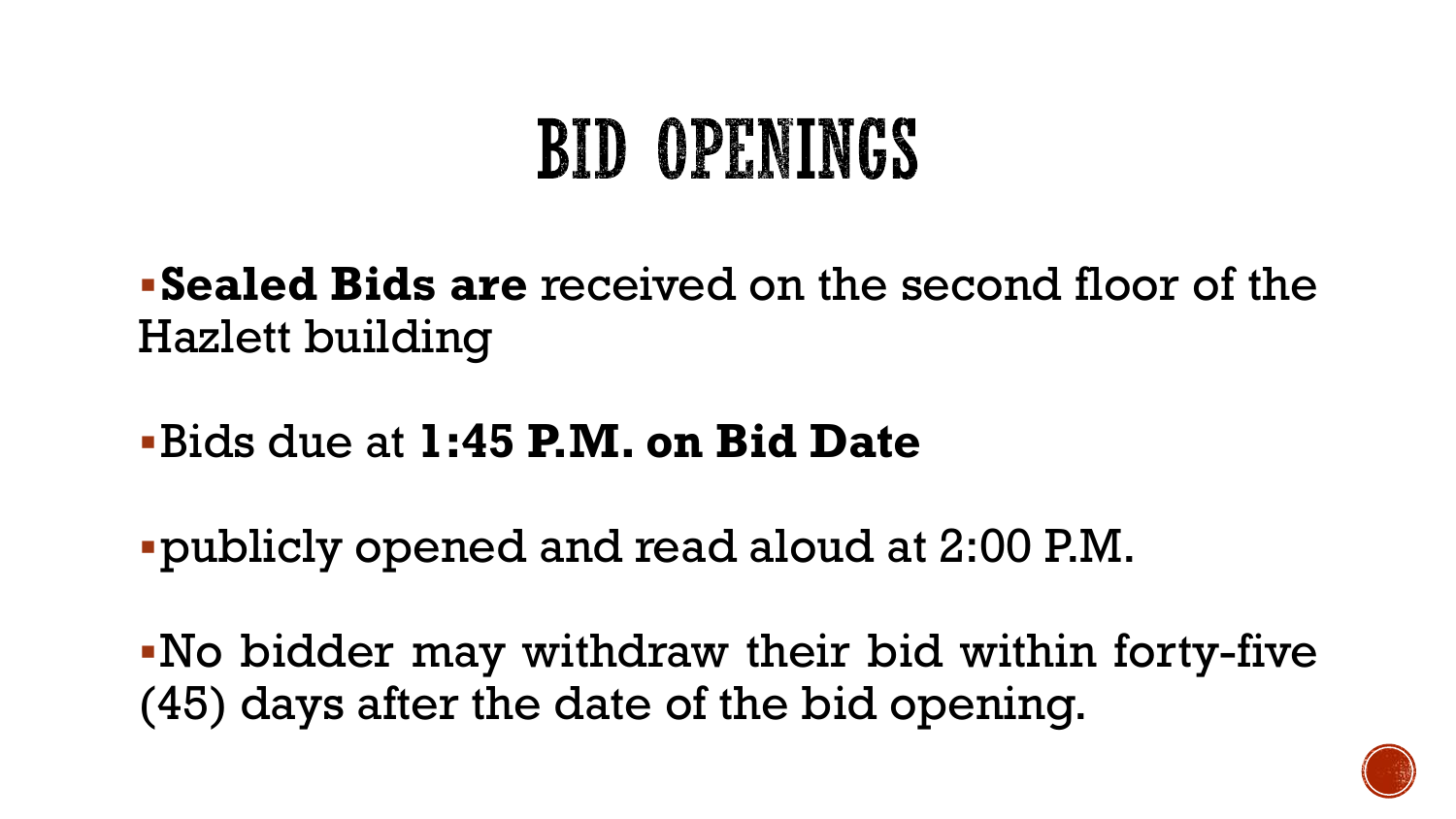#### BID TABULATION

- Posted to BidNet and the Chemung County website under Purchasing Department section "Current Awarded Projects".
	- This is an example of a Bid Tabulation

| <b>CHEMUNG COUNTY-CITY OF ELMIRA PURCHASING DEPARTMENT</b>     |                            |                                   |                       |  |  |
|----------------------------------------------------------------|----------------------------|-----------------------------------|-----------------------|--|--|
| RFB-TOB-002 Town of Big Flats Hot Mix Asphalt Pavements (2019) |                            |                                   |                       |  |  |
| Bid Opening May 7, 2019                                        |                            |                                   |                       |  |  |
| <b>Bidder</b>                                                  | <b>Bothar Construction</b> | Dalrymple Gravel &<br>Contracting | <b>Spencer Paving</b> |  |  |
| <b>Surety</b>                                                  | <b>Bid Bond</b>            | <b>Bid Bond</b>                   | <b>Check</b>          |  |  |
| Addenda 1 - 3                                                  | <b>Received</b>            | <b>Received</b>                   | <b>Received</b>       |  |  |
| RFB-TOB-002 Town of Big Flats PB1 - PB4                        |                            |                                   |                       |  |  |
| <b>Sum Total Bid Prices</b><br>(PB1 Thru PB4)                  | \$414,201.40               | \$326,401.00                      | \$433,069.10          |  |  |

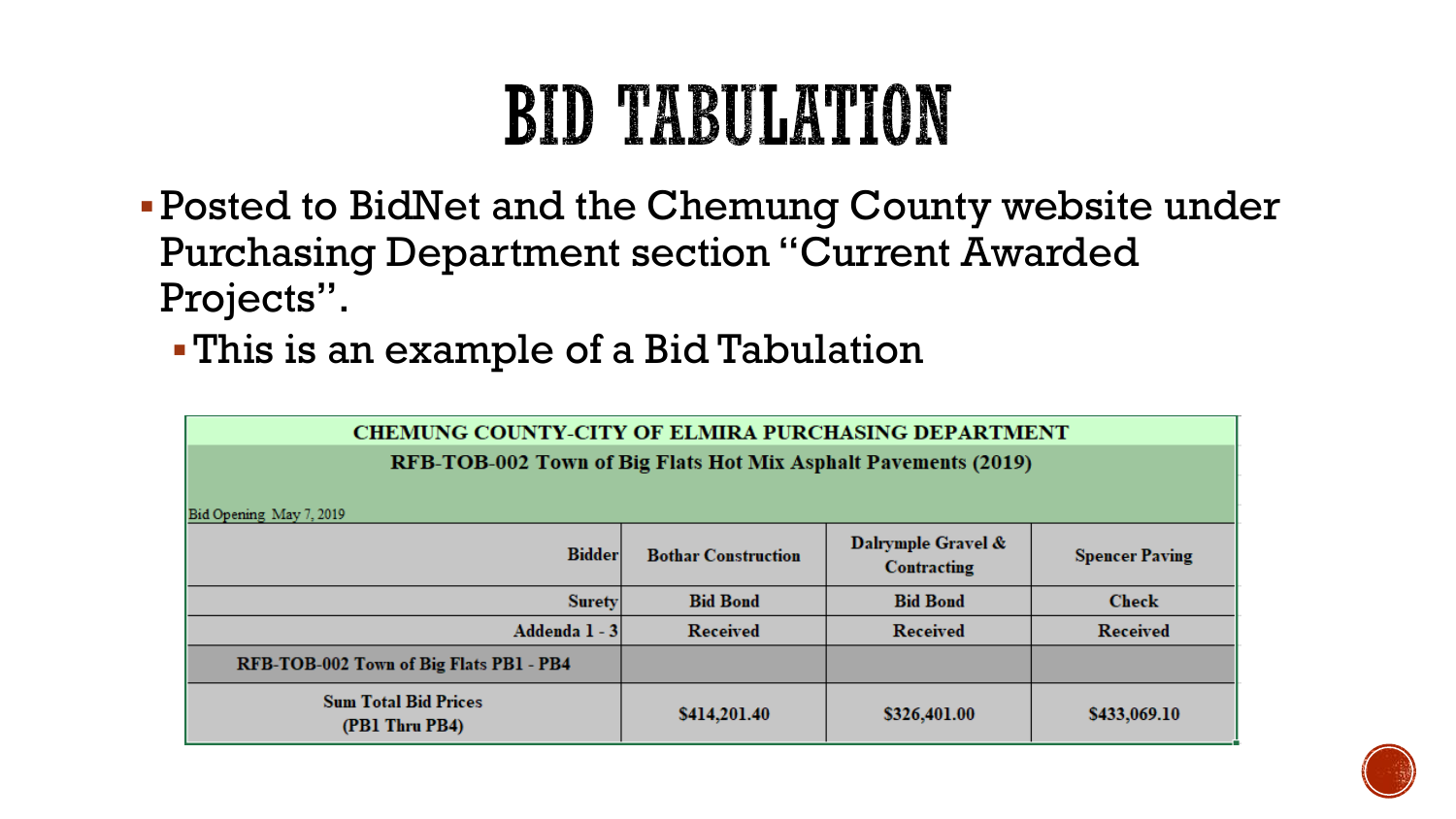## REQUIREMENTS FOR PROFESSIONAL SERVICES

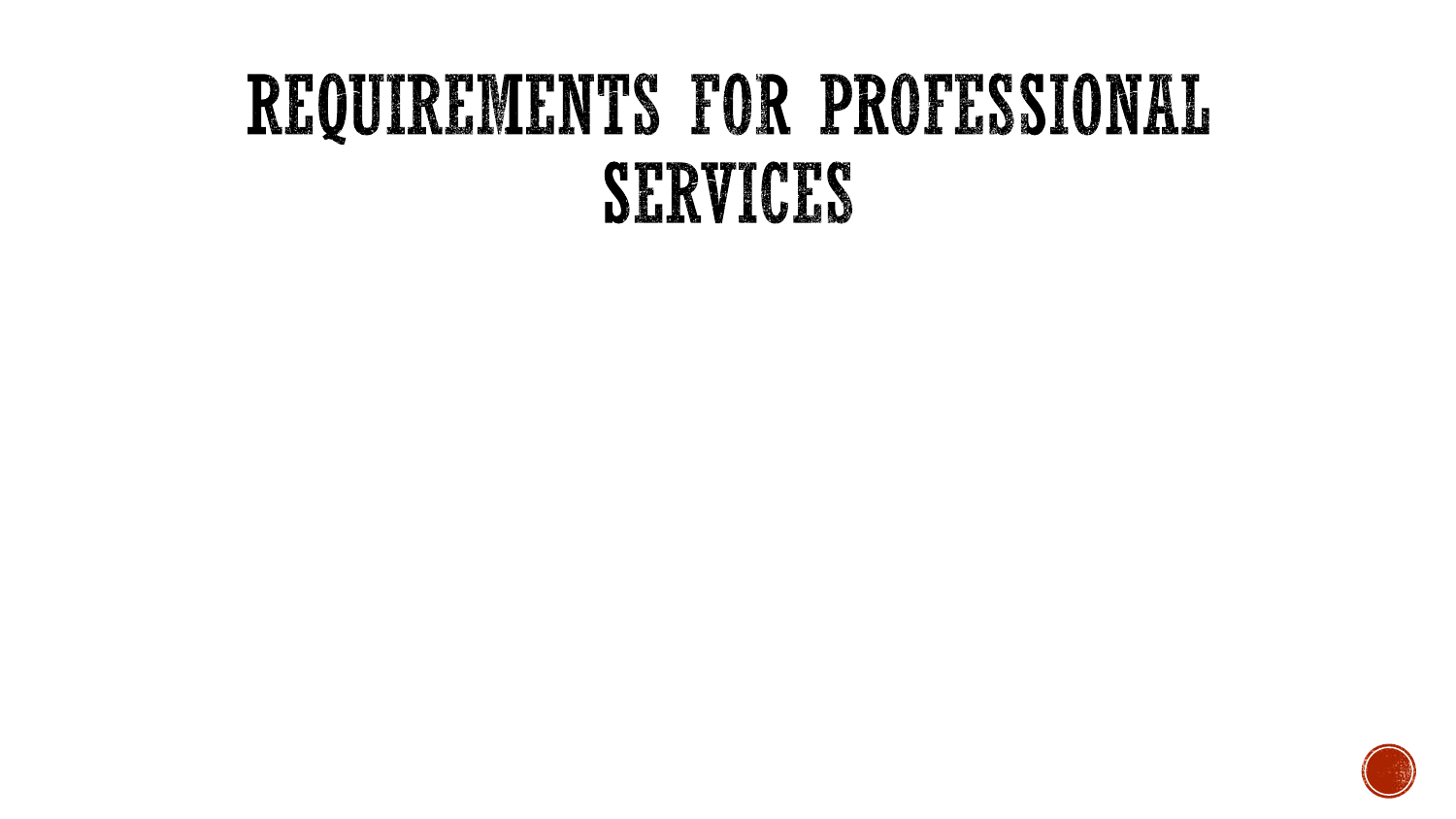# EXCEPTIONS FOR PROFESSIONAL SERVICES

- **EXCEPTIONS:** RFQs and RFPs shall not be required in the following circumstances based on the determination of the Coordinator of Purchasing:
- Providers specifically required pursuant to grants;
- Providers approved by the New York State Office of Governmental Services;
- Emergency circumstances that require the immediate provision of professional services;
- Circumstances when the services required are unique or available from only one responsible entity.

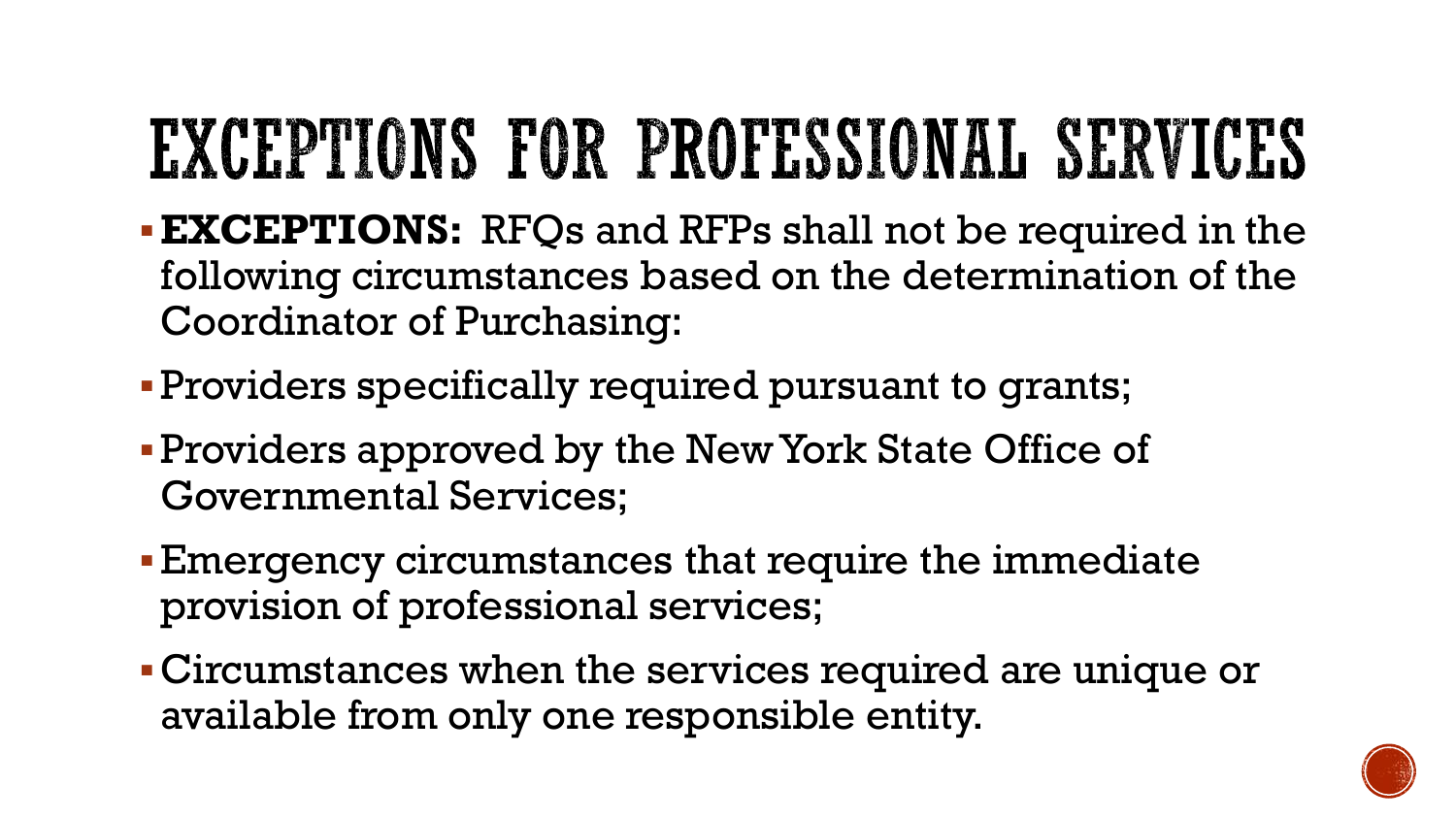# INTRODUCTION TO THE PURCHASING DEPARTMENT

- Tricia Wise (Director) [twise@chemungcountyny.gov](mailto:twise@chemungcountyny.gov)
- Lou Spaziani <u>Ispaziani@chemungcountyny.gov</u>
- Jackie Crowley [jcrowley@chemungcountyny.gov](mailto:jcrowley@chemungcountyny.gov)
- General Questions [purchasing@chemungcountyny.gov](mailto:purchasing@chemungcountyny.gov)